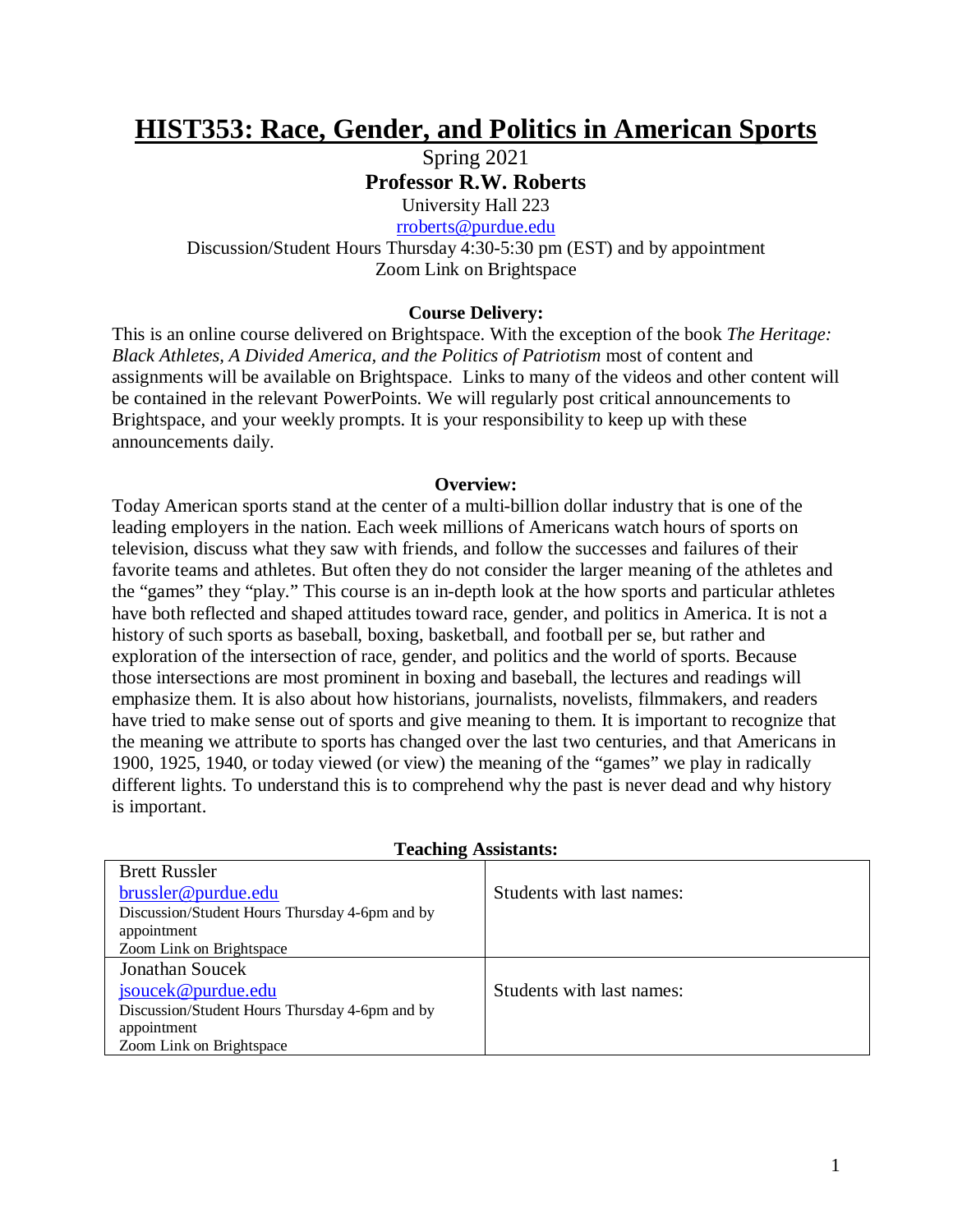## **Learning Outcomes:**

- 1. Understand how historians, journalists, novelists, filmmakers, and readers have tried to make sense out of and find the meaning of sports in America.
- 2. Recognize how sports that were once considered just "games" actually open a window into the study of American social, cultural, and political history.
- 3. Comprehend the statement by William Faulkner, "The past is never dead. It's not even past."
- 4. Recognize how sports have reflected and helped change debates over race, gender, class, and politics throughout American history.
- 5. Identify the characteristics of different sports and the importance of the leading athletes.

# **Learning Objectives:**

- 1.1 Journalists documented sports. Students will read and analyze and the documents that journalists produced.
- 1.2 Historians study the documents that journalists, government officials, and wide variety of other sources produced American sports. Students will learn and investigate how historians use a wide variety of documents.
- 1.3 Novelists and filmmakers create works of art from the lives of athletes. Students will be introduced to and appraise the idea of how fiction can present a higher truth.
- 2.1 Analyze how current events during the past 75 years have influenced how historians, novelists and film makers have interpreted the meaning and importance of sports in America.
- 3.1 The Faulkner statement suggests that history is a living, contested thing. Students will explore and differentiate how and why our interpretation of the past is constantly changing
- 4.1 Students will locate and identify the major trends and figures in American sports history by listening to pod casts lectures and reading historical works.
- 5.1 Drawing on lectures and readings, students will increase their knowledge of sports by identifying characteristics and accomplishments of the leading athletes, promoters, and journalist in American sports.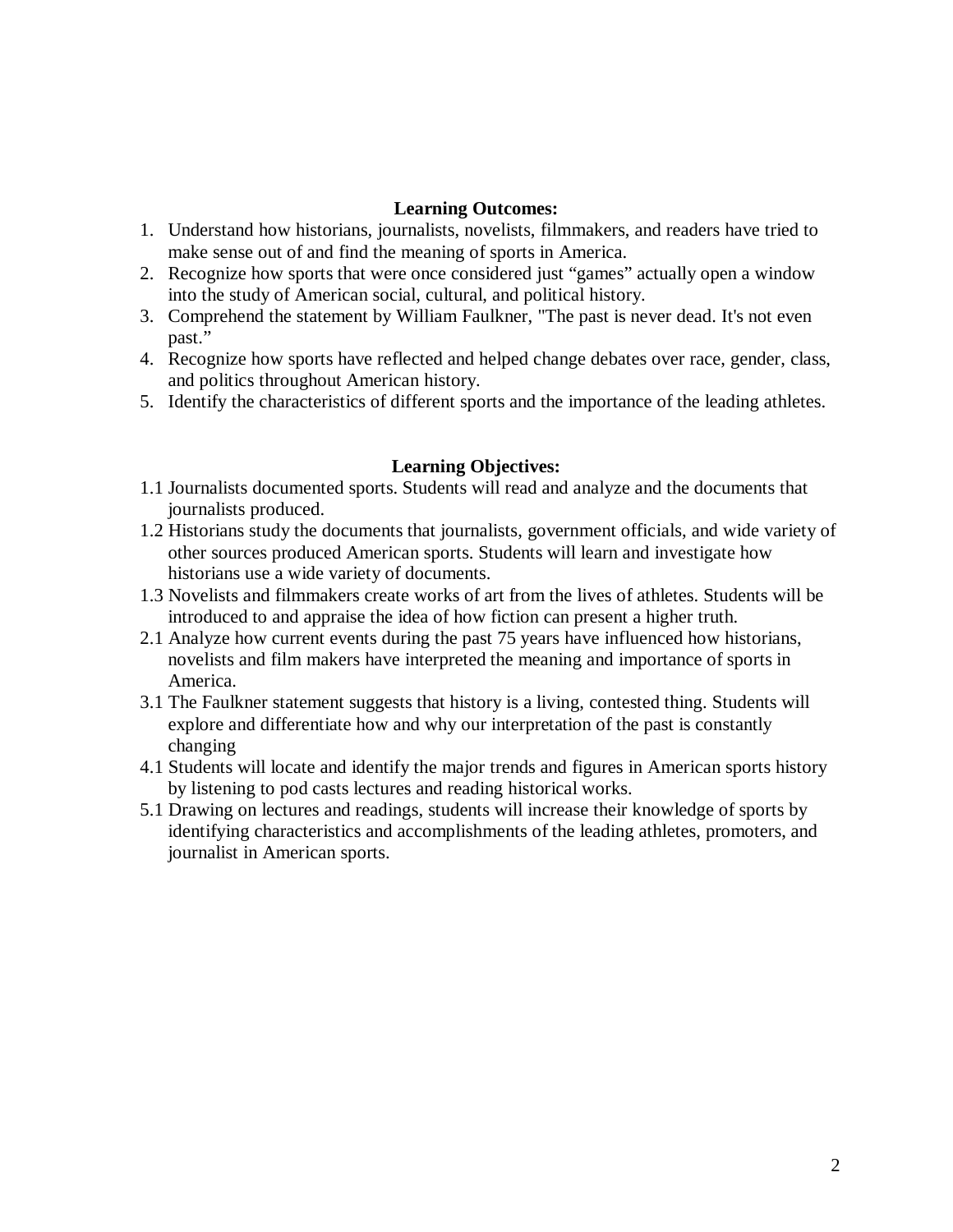## **Exams and Grading:**

Your grade in this class is based on:

- 1. A Midterm and a Final. Each exam is worth 100 points. The exams will focus on lectures, readings, and representations of sports in documentaries and films.
- 2. A 1,000-1,250 research paper on the Court Martial of Jackie Robinson. All research materials will be provided for you. Your paper is worth 100 points.
- 3. Brief (250-300 word) answers to 12 prompts. Each will be worth 10 points and I will drop your lowest 2. All together the 10 prompt is papers are worth 100 points. For the weeks that you have a prompt, it will be released in an announcement on Monday and due by Thursday at 11:59pm EST.

Total points in the class:400

## **Required Readings:**

- Bryant, *The Heritage: Black Athletes, A Divided America, and the Politics of Patriotism*
- Articles listed in syllabus available on Brightspace.

## **GRADING STANDARD:**

| $97-100\% - A +$  | 83-86%--B       | $70 - 72\% - C$ | $00-59\% - F$ |
|-------------------|-----------------|-----------------|---------------|
| 93-96%--A         | $80 - 82\% - B$ | $67-69\% - D+$  |               |
| $90-92\% - A$     | $77-79\% - C +$ | $63-66\% - D$   |               |
| $87 - 89\% - B +$ | 73-76%--C       | $60 - 62\% - D$ |               |

# **Schedule of Lectures and Topics:**

#### **Week 1:**

Tuesday, January 19:

Listen: Introduction to Course

Thursday, January 21:

Listen: The Revival of Prize Fighting in England Read: Roberts, "Eighteenth Century Boxing"; Egan, "Tom Molineaux," Boxiana

#### **Week 2:**

Tuesday, January 26:

Listen: Prize Fighting Arrives in America: The Meaning of the Ring Read: Gorn, "'Gouge and Bite, Pull Hair and Scratch': The Social Significance of Fighting in the Southern Backcountry"

#### Thursday, January 28:

Listen and Participate: Discussion of both of the Gorn readings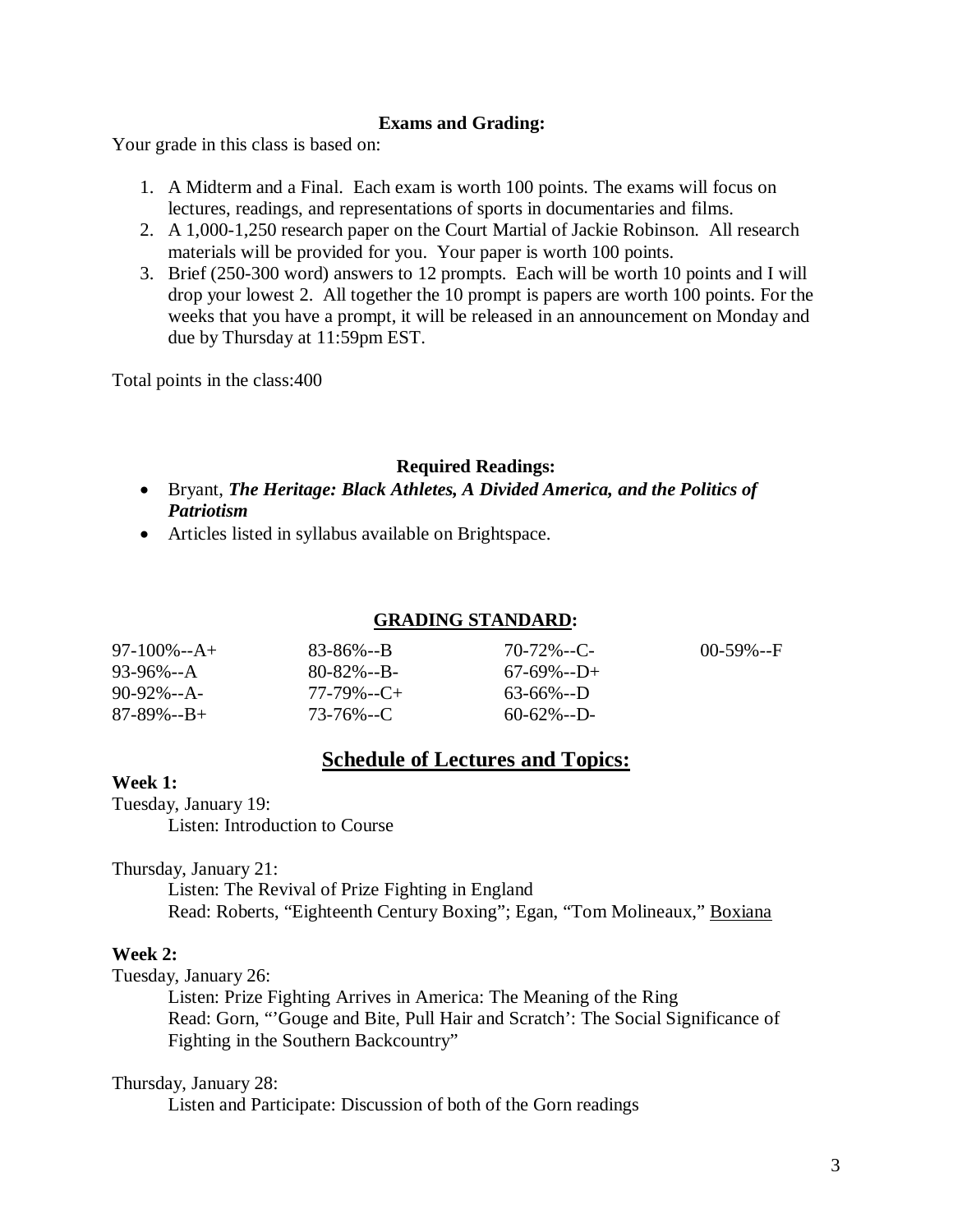Read: Gorn, "The Meaning of Prize Fighting"

#### **Week 3**:

Tuesday, February 2: Listen: John L. Sullivan, Part I Read: Lindsay, "John L. Sullivan, The Strong Boy of Boston" Watch: Scene from "Gentleman Jim"

Thursday, February 4:

Listen: John L. Sullivan, Part II Listen: Book Podcast: Kline Interview Read: Roberts, "Emperors of Masculinity,"

## **Week 4:**

Tuesday, February 9: Listen: Why is Baseball America's Game Watch: Burns, "Baseball"

Thursday, February 11:

Listen: Baseball, Race, and Ty Cobb Read: Rader, "'Matters Involving Honor:' Religion, Race, and Rank in the Violent Life of Tyrus Raymond Cobb" Watch: Burns, "Baseball"

## **Week 5:**

Tuesday, February 16:

Listen: Jack Johnson's in the House Read: Roberts, "The Days of Tamerlane," and Lardner or London Read: London on Johnson-Burns Fight or Lardner on the Johnson-Jeffries Fight Read: Du Bois, "The Scholar's Pugilist and the Heavyweight Champ as Folk Lore" Watch: Burns, "Unforgivable Blackness

#### Thursday, February 18:

Listen and Participate: The Meaning of Ty Cobb and Jack Johnson for America Watch: "Cobb," the 1994 film (The entire film if you can; scenes if you can't.)

#### **Week 6:**

Tuesday, February 23

Listen: The Golden Age of Sports?: Babe Ruth, Jack Dempsey, and All the Rest, Part I Read: Roberts, and Smith, "When Babe Ruth and the Great Influenza Gripped Boston" Read: Menand, "How Baseball Players Became Celebrities" Watch: Burns, "Baseball"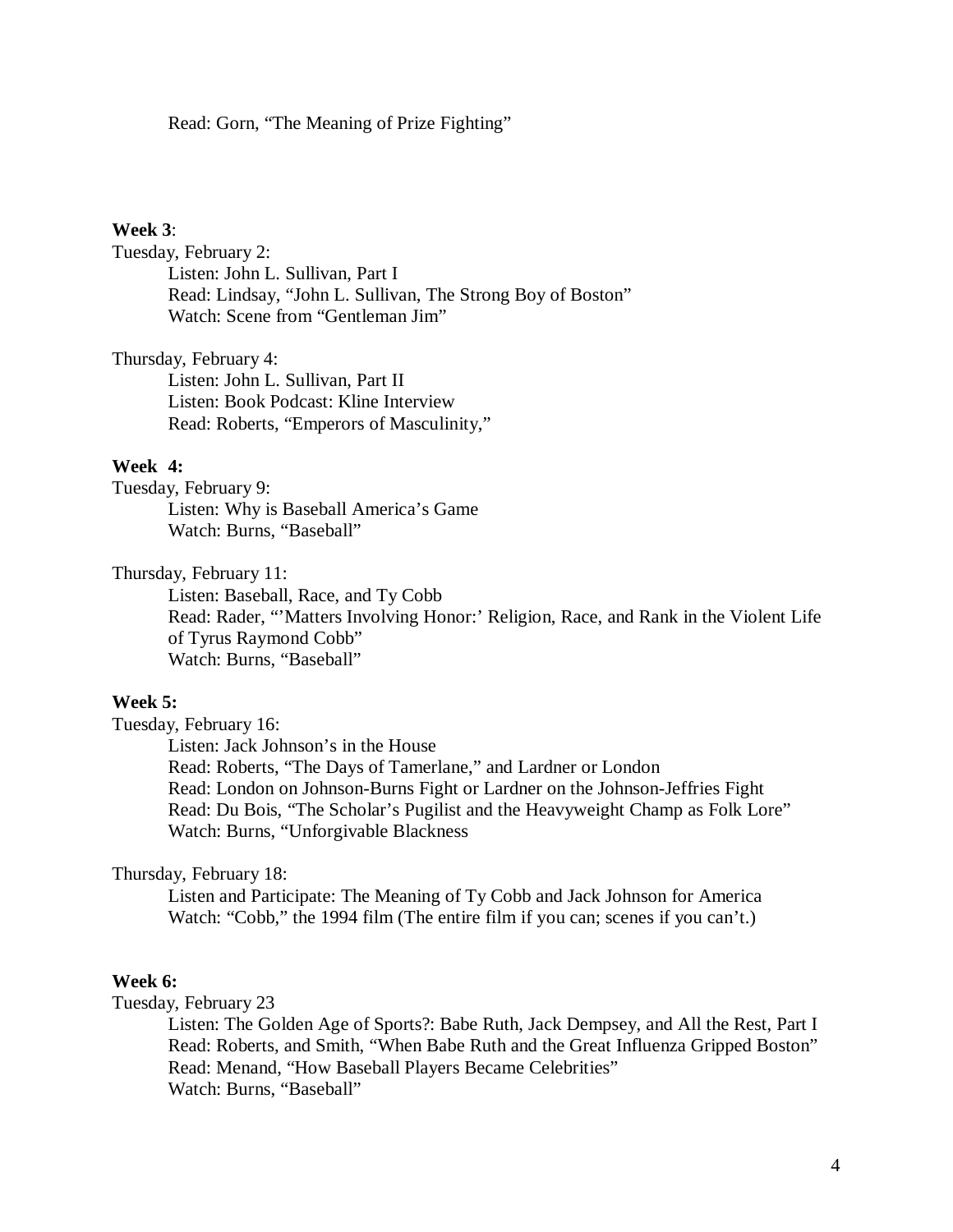#### Thursday, February 25:

Listen: The Golden Age of Sports?: Babe Ruth, Jack Dempsey, and All the Rest, Part II Watch: Roberts, "Jack Dempsey: An American Hero in the 1920's" Read:

#### **Week 7:**

Tuesday, March 2:

Listen: De Coubertin, the Olympic Games, and Jesse Owens Listen: Schaap on Book *Triumph*  Watch: U-Tube clip on Owens

#### Thursday, March 4:

#### **Exam 1: Released at 9:00am EST due Wednesday, March , by 9:00am EDT**

## **Week 8:**

Tuesday, March 9: Listen: The Rise of Joe Louis Read: Roberts, "Richard Wright Discovers Joe Louis Dynamite"

#### Thursday, March 11:

Listen: The Triumph of Joe Louis Read: Roberts, "Red, White, Blue, and Black" Listen: Selection of Louis Songs

## **Week 9:**

Tuesday, March 16: Listen: The One: The Life of Jackie Robinson Read: Robinson Court Martial Papers

Thursday, March 18: Read: Robinson Court Martial Papers

#### **Week 10:**

Tuesday, March 23:

#### **Robinson Court Martial Paper Due (1,000-1,250 words)**

#### Thursday, March 25:

Listen: Army, Purdue, and Football During World War II Read: Roberts, "The Army-Navy Game Nobody Missed," WSJ Read: Roberts, "How Army Once Found the Will to Win," WSJ

#### **Week 11:**

Tuesday, March 30: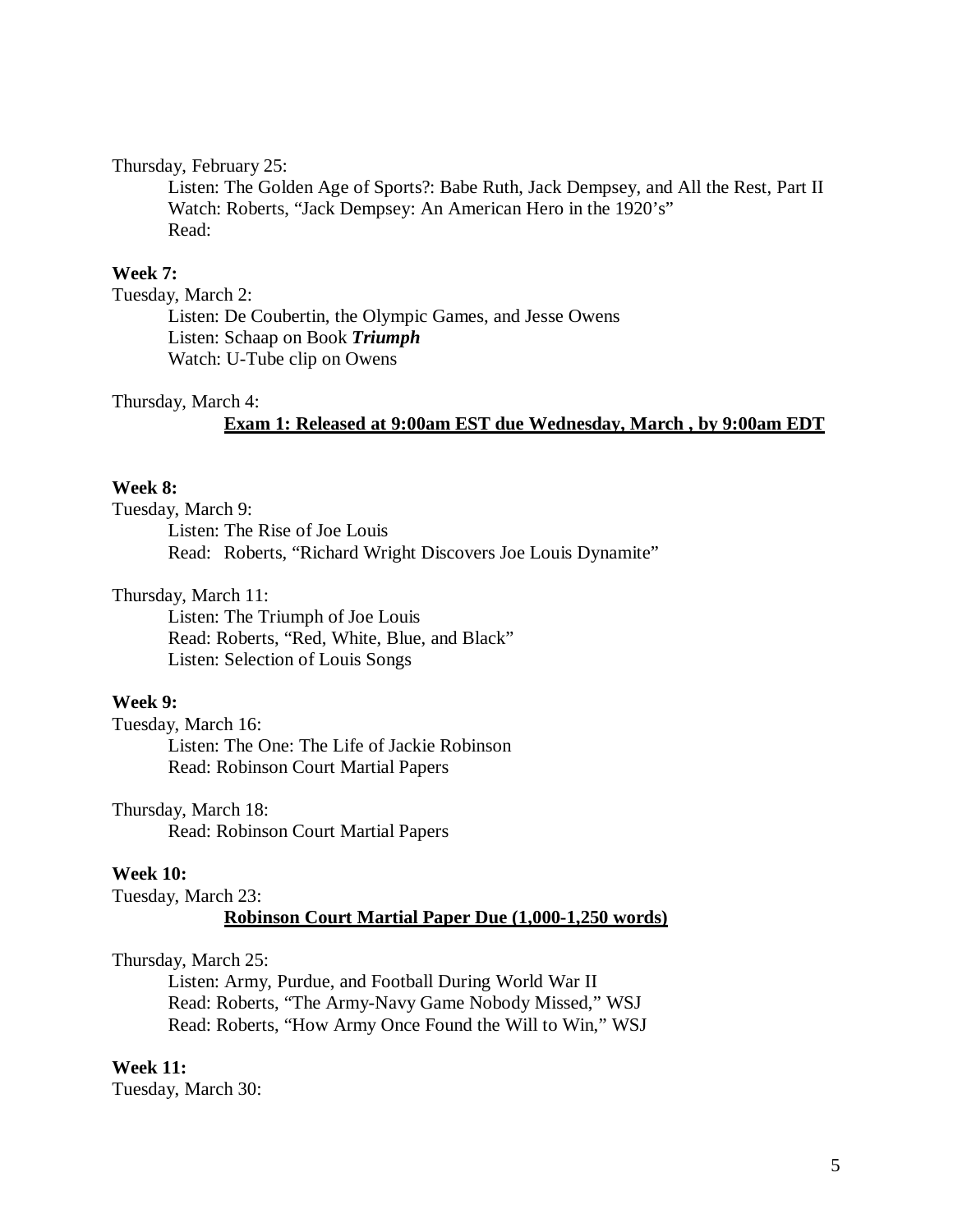Listen: Baseball and Patriotism During World War II and After Read: Roberts, "The World Hiroshima Created"

## Thursday, April 1:

Listen: What's the Matter With Kid's Today Watch: Code Breakers (ESPN film, 2005)

## **Week 12:**

## Tuesday, April 6:

Watch: Mickey's the One: Modern Sports Marketing Read: Smith and Roberts, "Why Are Sportswriters Whitewashing Baseball's Dark Secrets" https://www.thedailybeast.com/why-are-sportswriters-whitewashing-baseballsdark-secrets

## Thursday, April 8:

Listen: Race and the Politics of Sports in the 1960's: Muhammad Ali Read: Something from Blood Brothers

## **Week 13:**

#### Tuesday, April 13:

Listen: Race and the Politics of Sports in the 1960's: Bear Bryant and Alabama Read: Something from Rising Tide

#### Thursday, April 15:

Listen: Roone Arledge and Televised Sports Read: "The Roone Revolution" Read: Playboy Interview

#### **Week 14:**

Tuesday, April 20: Listen: The Curt Flood Case Read: *The Heritage* Watch:

#### Thursday, April 22:

Listen: Billie Jean King and Title 9 Read: *The Heritage* Watch:

#### **Week 15:**

Tuesday, April 27: Listen: Rocky and the 1970s Read: *The Heritage*

Thursday, April 29: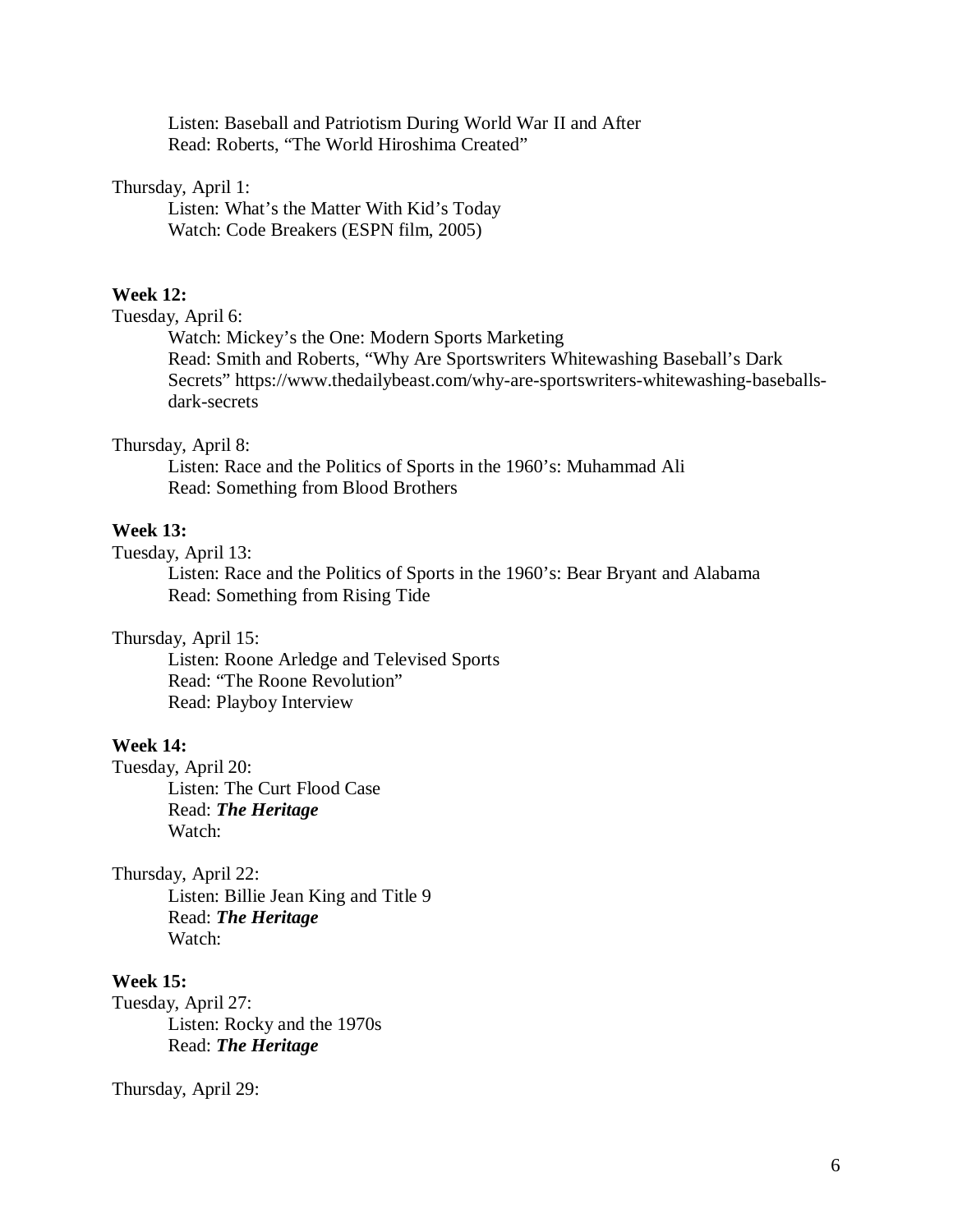Listen: Zoom Discussion on *The Heritage* Read: *The Heritage*

# **Week 16: Exam 2 (Final) Released at 9:00am EST TBA and due the next day by 9:00am EST**

#### **Class Attendance and Behavior:**

I encourage everyone to get the most out of their tuition dollars by following along with the course's content in a timely manner. Obviously, this course is be offered during troubling times. I encourage everyone to make use of my Zoom office hours, so I can get to know you as I would during a face-to-face class. If you encounter any medical problem, please keep me informed.

\*\*\*Special provisions related to Protect Purdue Policy implementation\*\*\*

Students should stay home and contact the Protect Purdue Health Center (496-INFO) if they feel ill, have any symptoms associated with COVID-19, or suspect they have been exposed to the virus*.*  In an online class and the current context of COVID-19, in-person attendance will not be a factor in the final grades, but the student still needs to inform the instructor of any conflict that can be anticipated and will affect the submission of an assignment or the ability to take an exam. Only the instructor can excuse a student from a course requirement or responsibility. When conflicts can be anticipated, such as for many University-sponsored activities and religious observations, the student should inform the instructor of the situation as far in advance as possible. For unanticipated or emergency conflict, when advance notification to an instructor is not possible, the student should contact the instructor as soon as possible by email, through Brightspace, or by phone. When the student is unable to make direct contact with the instructor and is unable to leave word with the instructor's department because of circumstances beyond the student's control, and in cases of bereavement, quarantine, or isolation, the student or the student's representative should contact the Office of the Dean of Students via [email](mailto:odos@purdue.edu%20?subject=Student%20Bereavement%20Needs) or phone at 765-494-1747. Our course Brightspace includes a link on Attendance and Grief Absence policies under the University Policies menu.

If you become quarantined or isolated at any point in time during the semester, in addition to support from the Protect Purdue Health Center, you will also have access to an Academic Case Manager who can provide you academic support during this time. Your Academic Case Manager can be reached at  $\frac{\text{acmq}\omega_{\text{purdue.edu}}}{\text{and}}$  and will provide you with general guidelines/resources around communicating with your instructors, be available for academic support, and offer suggestions for how to be successful when learning remotely. Importantly, if you find yourself too sick to progress in the course, notify your academic case manager and notify me via email or Brightspace. We will make arrangements based on your particular situation. The Office of the Dean of Students (odos@purdue.edu) is also available to support you should this situation occur.

#### **Cheating/Plagiarism:**

Plagiarism refers to the reproduction of another's words or ideas without proper attribution. University Regulations contains further information on dishonesty. Plagiarism and other forms of academic dishonesty are serious offenses, and will be treated as such in class. You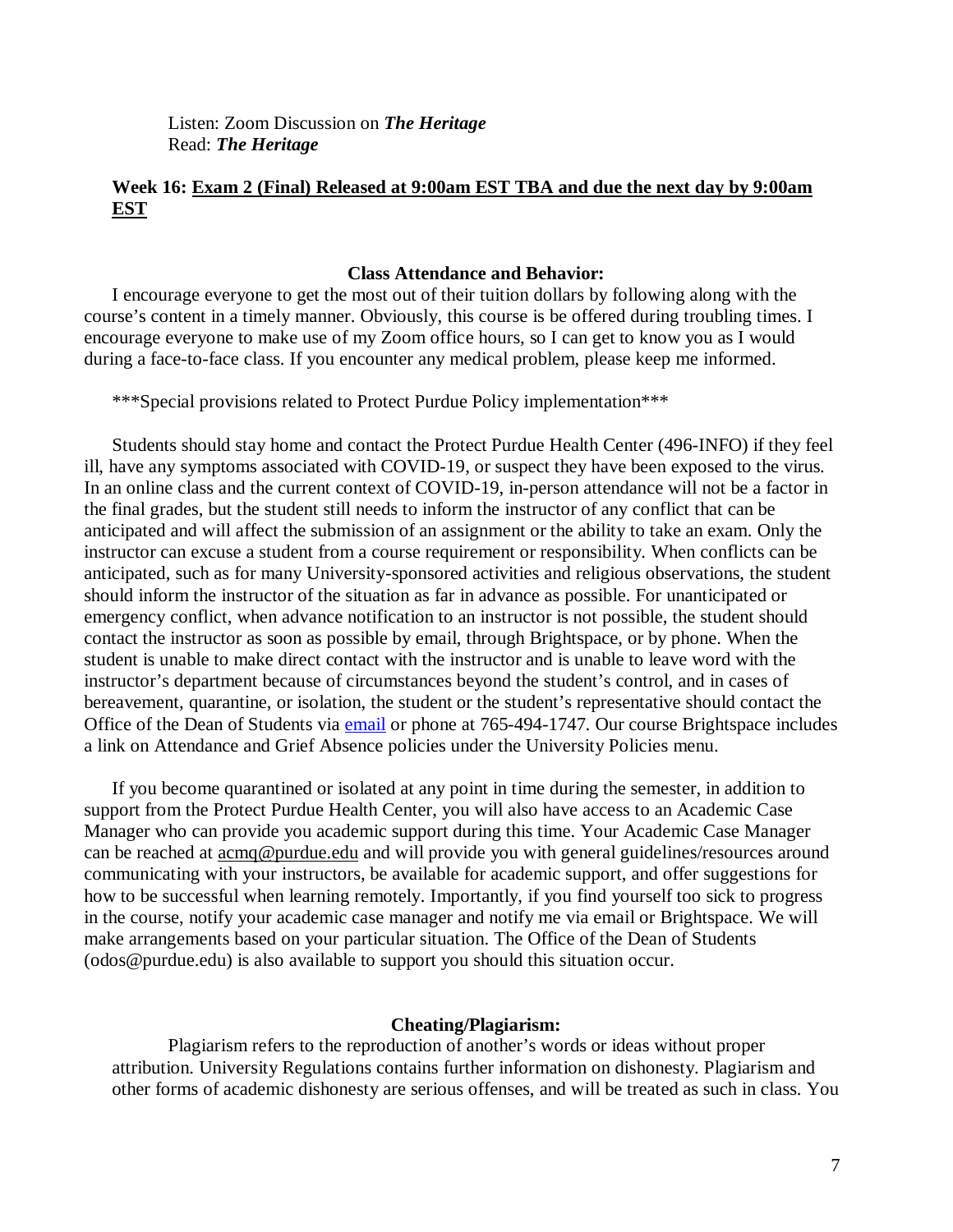are expected to produce your own work and to accurately cite all necessary materials. Cheating, plagiarism, and other dishonest practices will be punished as harshly as Purdue University policies allow. Any instances of academic dishonesty will likely result in a grade of F for the course and notification of the Dean of Students' Office.

# **UNIVERSITY POLICIES**

## **Academic Integrity:**

Academic integrity is one of the highest values that Purdue University holds. Individuals are encouraged to alert university officials to potential breaches of this value by either emailing integrity@purdue.edu or by calling 765-494-8778. While information may be submitted anonymously, the more information that is submitted provides the greatest opportunity for the university to investigate the concern.

#### **Accessibility and Accommodations:**

Purdue University strives to make learning experiences as accessible as possible. If you anticipate or experience physical or academic barriers based on disability, you are welcome to let me know so that we can discuss options. You are also encouraged to contact the Disability Resource Center at: [drc@purdue.edu](mailto:drc@purdue.edu) or by phone: 765-494-1247. More details are available on our course Brightspace under Accessibility Information.

#### **Nondiscrimination Policy, Diversity and Inclusion:**

Purdue University is committed to maintaining a community which recognizes and values the inherent worth and dignity of every person; fosters tolerance, sensitivity, understanding, and mutual respect among its members; and encourages each individual to strive to reach his or her own potential. In pursuit of its goal of academic excellence, the University seeks to develop and nurture diversity. The University believes that diversity among its many members strengthens the institution, stimulates creativity, promotes the exchange of ideas, and enriches campus life.

Purdue University prohibits discrimination against any member of the University community on the basis of race, religion, color, sex, age, national origin or ancestry, marital status, parental status, sexual orientation, disability, or status as a veteran. The University will conduct its programs, services and activities consistent with applicable federal, state and local laws, regulations and orders and in conformance with the procedures and limitations as set forth in Executive Memorandum No. D-1, which provides specific contractual rights and remedies.

## **Mental Health Statement:**

If you find yourself beginning to feel some stress, anxiety and/or feeling slightly overwhelmed, try WellTrack, [https://purdue.welltrack.com/.](https://purdue.welltrack.com/) Sign in and find information and tools at your fingertips, available to you at any time.

If you need support and information about options and resources, please see the Office of the Dean of Students, http://www.purdue.edu/odos, for drop-in hours (M-F, 8 am- 5 pm). If you're struggling and need mental health services: Purdue University is committed to advancing the mental health and well-being of its students.